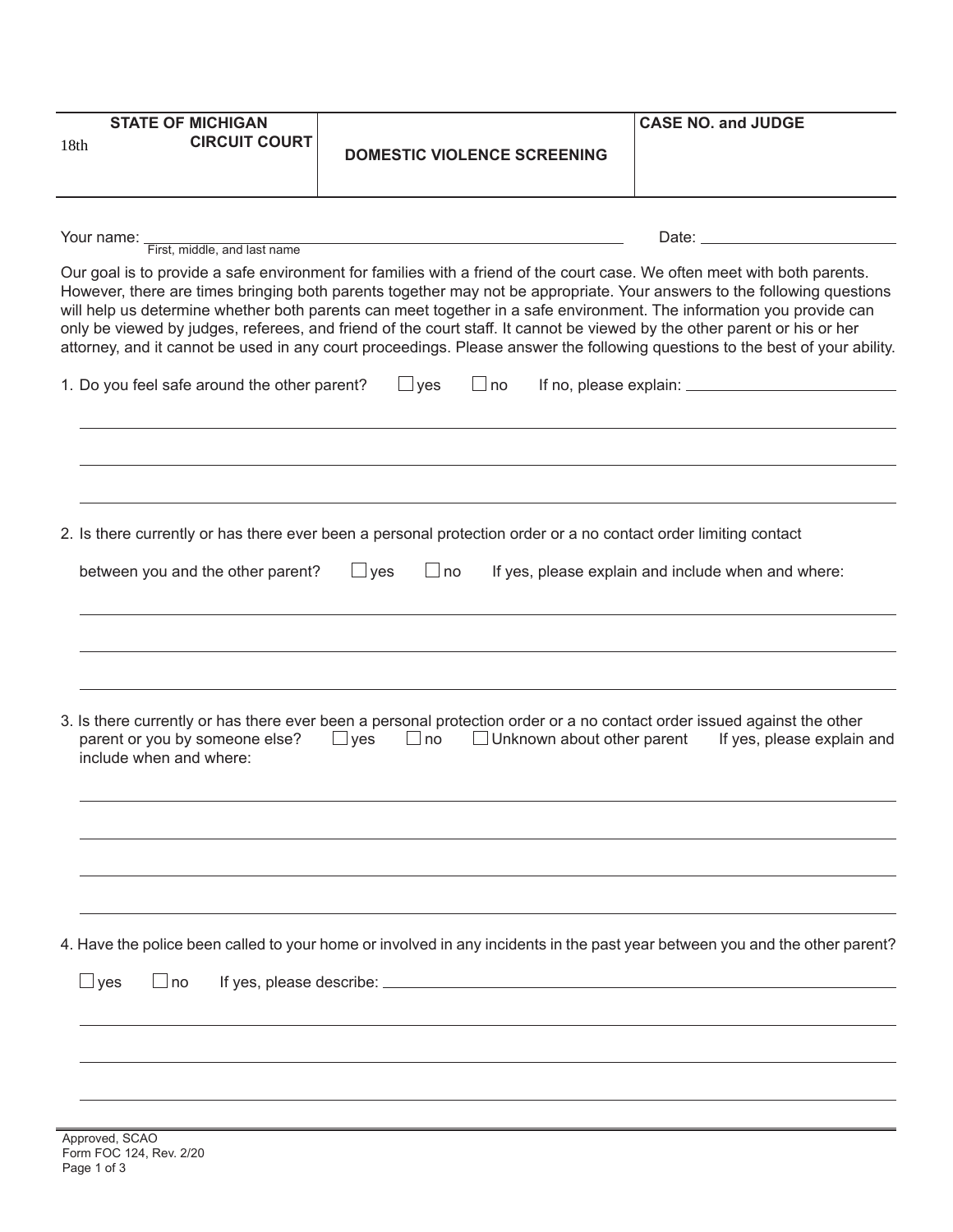| Domestic Violence Screening (2/20)<br>Page 2 of 3                                                                                 |
|-----------------------------------------------------------------------------------------------------------------------------------|
| 5. Have you or the other parent been arrested in the past year?<br>$\Box$ yes<br>$\Box$ no                                        |
|                                                                                                                                   |
|                                                                                                                                   |
| 6. Have you ever felt unsafe around the other parent?<br>$\Box$ yes<br>$\Box$ no                                                  |
|                                                                                                                                   |
|                                                                                                                                   |
| 7. Is there currently or has there ever been child protective (abuse/neglect) actions involving you and/or the other parent in    |
| Michigan or any other state or country?<br>$\Box$ yes<br>$\Box$ unknown about other parent<br>$\Box$ no                           |
|                                                                                                                                   |
|                                                                                                                                   |
| 8. Do you have any concerns about discussing issues regarding your children in front of the other parent? $\Box$ yes<br>$\Box$ no |
| If yes, please explain: _                                                                                                         |
|                                                                                                                                   |
| 9. Are you afraid that the other parent will harm or pressure you during or after a friend of the court meeting because of        |
| what is discussed in the meeting?<br>$\Box$ yes<br>no                                                                             |
|                                                                                                                                   |
|                                                                                                                                   |